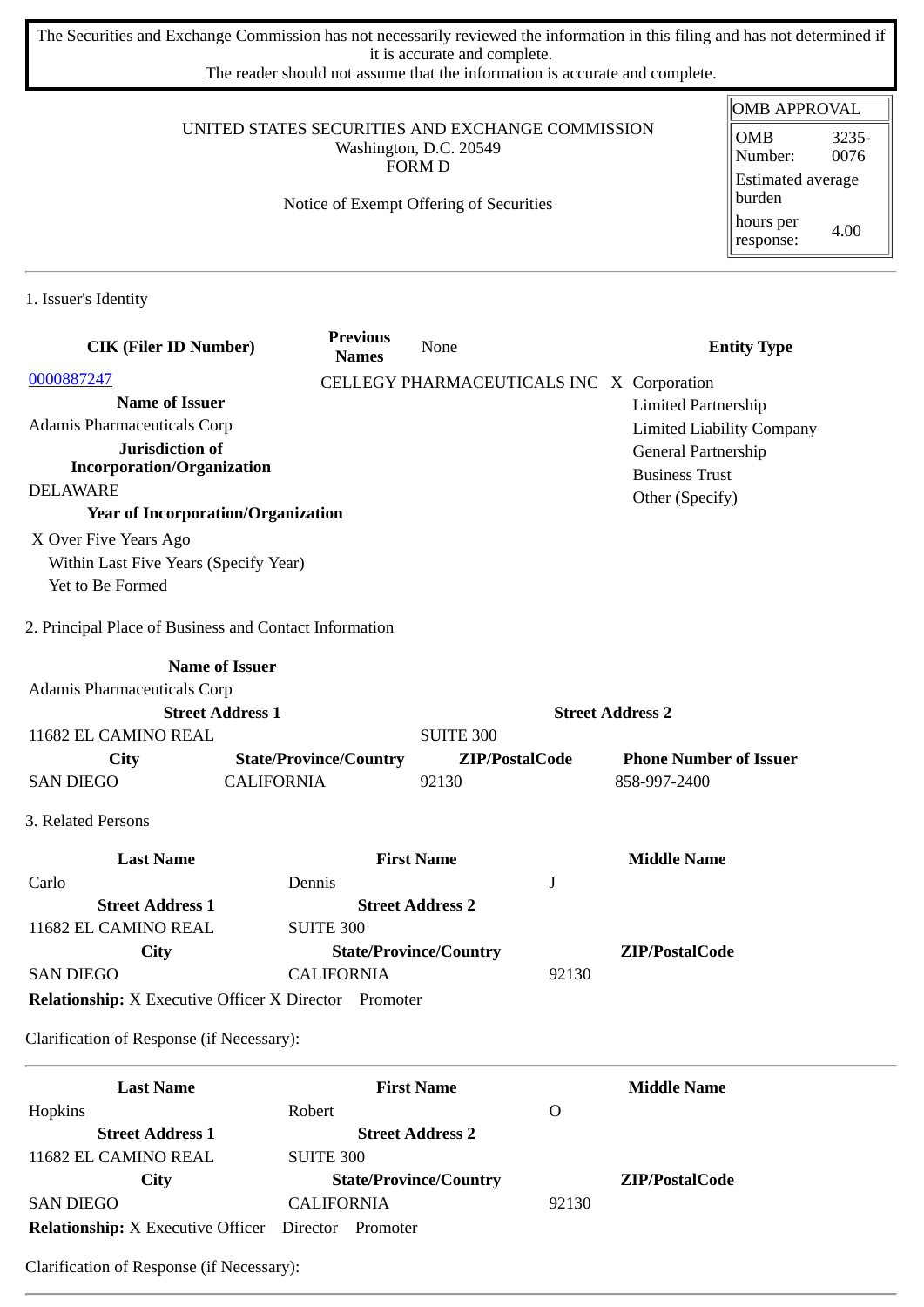| <b>Last Name</b>                                                                 | <b>First Name</b>                                  | <b>Middle Name</b>      |
|----------------------------------------------------------------------------------|----------------------------------------------------|-------------------------|
| Marguglio                                                                        | David                                              | J                       |
| <b>Street Address 1</b>                                                          | <b>Street Address 2</b>                            |                         |
| 11682 EL CAMINO REAL                                                             | <b>SUITE 300</b>                                   |                         |
| <b>City</b>                                                                      | <b>State/Province/Country</b>                      | ZIP/PostalCode          |
| <b>SAN DIEGO</b>                                                                 | <b>CALIFORNIA</b>                                  | 92130                   |
| <b>Relationship:</b> X Executive Officer X Director Promoter                     |                                                    |                         |
| Clarification of Response (if Necessary):                                        |                                                    |                         |
| <b>Last Name</b>                                                                 | <b>First Name</b>                                  | <b>Middle Name</b>      |
| Williams                                                                         | Richard                                            | $\mathsf{C}$            |
| <b>Street Address 1</b>                                                          | <b>Street Address 2</b>                            |                         |
| 11682 EL CAMINO REAL                                                             | <b>SUITE 300</b>                                   |                         |
| <b>City</b>                                                                      | <b>State/Province/Country</b>                      | ZIP/PostalCode          |
| <b>SAN DIEGO</b>                                                                 | <b>CALIFORNIA</b>                                  | 92130                   |
| <b>Relationship:</b> Executive Officer X Director Promoter                       |                                                    |                         |
| Clarification of Response (if Necessary):                                        |                                                    |                         |
| <b>Last Name</b>                                                                 | <b>First Name</b>                                  | <b>Middle Name</b>      |
| <b>Birndorf</b>                                                                  | Howard                                             | $\mathsf{C}$            |
| <b>Street Address 1</b>                                                          | <b>Street Address 2</b>                            |                         |
| 11682 EL CAMINO REAL                                                             | <b>SUITE 300</b>                                   |                         |
| <b>City</b>                                                                      | <b>State/Province/Country</b>                      | ZIP/PostalCode          |
| <b>SAN DIEGO</b>                                                                 | <b>CALIFORNIA</b>                                  | 92130                   |
| Relationship: Executive Officer X Director Promoter                              |                                                    |                         |
|                                                                                  |                                                    |                         |
| Clarification of Response (if Necessary):                                        |                                                    |                         |
|                                                                                  |                                                    |                         |
| <b>Last Name</b>                                                                 | <b>First Name</b>                                  | <b>Middle Name</b>      |
| <b>Blunt</b>                                                                     | Roshawn                                            |                         |
| <b>Street Address 1</b>                                                          | <b>Street Address 2</b>                            |                         |
| 11682 EL CAMINO REAL                                                             | <b>SUITE 300</b>                                   |                         |
| City                                                                             | <b>State/Province/Country</b>                      | ZIP/PostalCode          |
| <b>SAN DIEGO</b>                                                                 | <b>CALIFORNIA</b>                                  | 92130                   |
| Relationship: Executive Officer X Director Promoter                              |                                                    |                         |
| Clarification of Response (if Necessary):                                        |                                                    |                         |
| <b>Last Name</b>                                                                 |                                                    | <b>Middle Name</b>      |
|                                                                                  | <b>First Name</b>                                  |                         |
| <b>Moss</b>                                                                      | Ronald                                             | $\bf{B}$                |
| <b>Street Address 1</b>                                                          | <b>Street Address 2</b>                            |                         |
| 11682 EL CAMINO REAL                                                             | <b>SUITE 300</b>                                   | ZIP/PostalCode          |
| <b>City</b>                                                                      | <b>State/Province/Country</b>                      |                         |
| <b>SAN DIEGO</b><br><b>Relationship:</b> X Executive Officer  Director  Promoter | <b>CALIFORNIA</b>                                  | 92130                   |
| Clarification of Response (if Necessary):                                        |                                                    |                         |
|                                                                                  |                                                    |                         |
| <b>Last Name</b>                                                                 | <b>First Name</b>                                  | <b>Middle Name</b>      |
| Daniels                                                                          | Karen                                              | K                       |
| <b>Street Address 1</b>                                                          | <b>Street Address 2</b>                            |                         |
| 11682 EL CAMINO REAL                                                             | <b>SUITE 300</b>                                   |                         |
| City<br><b>SAN DIEGO</b>                                                         | <b>State/Province/Country</b><br><b>CALIFORNIA</b> | ZIP/PostalCode<br>92130 |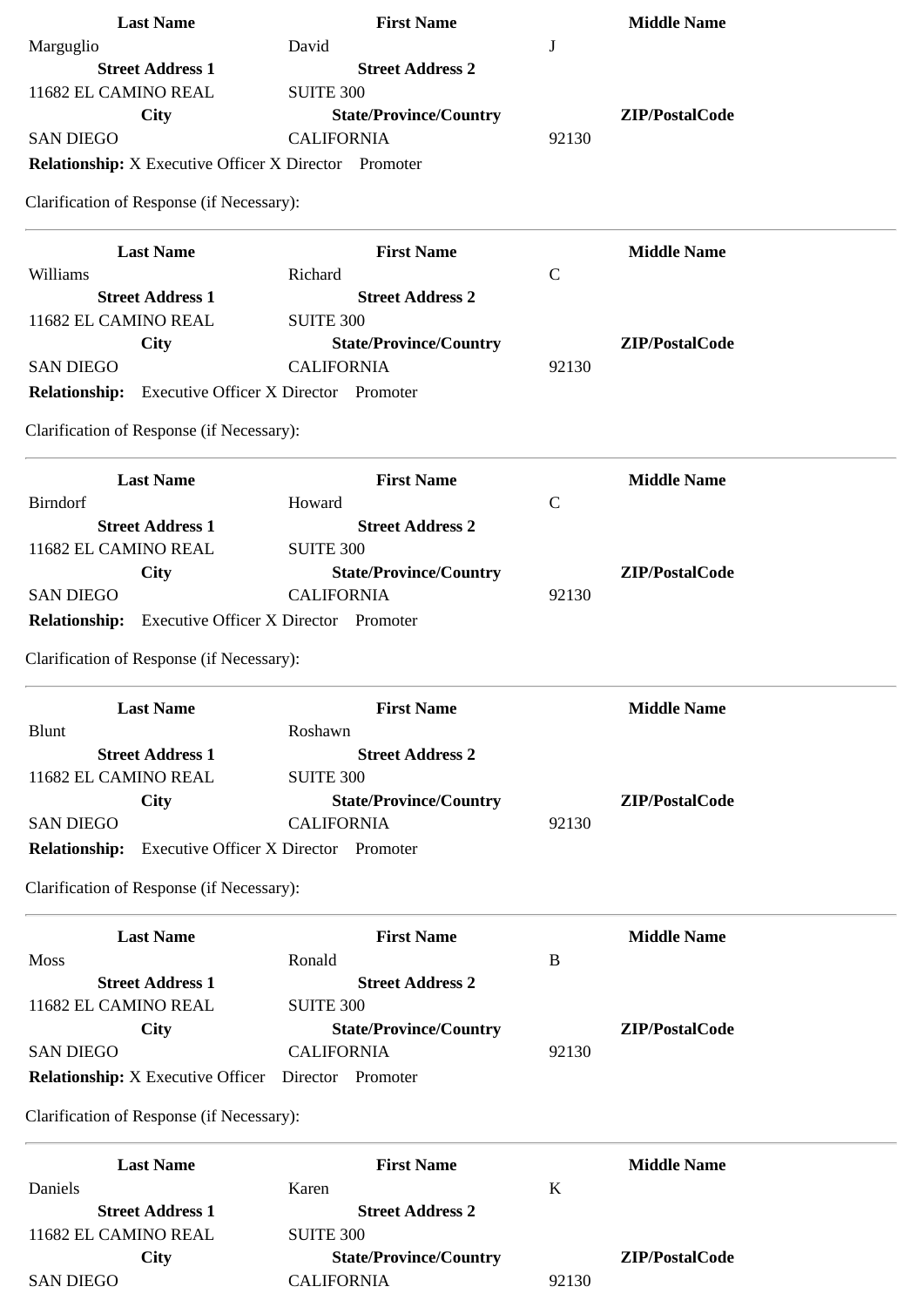Clarification of Response (if Necessary):

### 4. Industry Group

| Agriculture                                           |                                    | <b>Health Care</b>         | Retailing                 |
|-------------------------------------------------------|------------------------------------|----------------------------|---------------------------|
| Banking & Financial Services                          |                                    | Biotechnology              | <b>Restaurants</b>        |
| <b>Commercial Banking</b>                             |                                    | <b>Health Insurance</b>    | Technology                |
| Insurance                                             |                                    | Hospitals & Physicians     | Computers                 |
| Investing<br><b>Investment Banking</b>                |                                    | X Pharmaceuticals          | Telecommunications        |
| Pooled Investment Fund                                |                                    | Other Health Care          | Other Technology          |
| Is the issuer registered as                           |                                    | Manufacturing              | Travel                    |
| an investment company under<br>the Investment Company |                                    | <b>Real Estate</b>         | Airlines & Airports       |
| Act of 1940?                                          |                                    | Commercial                 | Lodging & Conventions     |
| Yes                                                   | N <sub>0</sub>                     | Construction               | Tourism & Travel Services |
|                                                       | Other Banking & Financial Services | <b>REITS &amp; Finance</b> | Other Travel              |
| <b>Business Services</b>                              |                                    | Residential                | Other                     |
| Energy                                                |                                    | Other Real Estate          |                           |
| Coal Mining                                           |                                    |                            |                           |
| <b>Electric Utilities</b>                             |                                    |                            |                           |
| <b>Energy Conservation</b>                            |                                    |                            |                           |
| <b>Environmental Services</b>                         |                                    |                            |                           |
| Oil & Gas                                             |                                    |                            |                           |

Other Energy

5. Issuer Size

| <b>Revenue Range</b>             | <b>OR</b> | <b>Aggregate Net Asset Value Range</b> |
|----------------------------------|-----------|----------------------------------------|
| No Revenues                      |           | No Aggregate Net Asset Value           |
| $$1 - $1,000,000$                |           | $$1 - $5,000,000$                      |
| $$1,000,001 - $5,000,000$        |           | \$5,000,001 - \$25,000,000             |
| $$5,000,001 -$<br>\$25,000,000   |           | $$25,000,001 - $50,000,000$            |
| $$25,000,001 -$<br>\$100,000,000 |           | \$50,000,001 - \$100,000,000           |
| Over \$100,000,000               |           | Over \$100,000,000                     |
| X Decline to Disclose            |           | Decline to Disclose                    |
| Not Applicable                   |           | Not Applicable                         |
|                                  |           |                                        |

6. Federal Exemption(s) and Exclusion(s) Claimed (select all that apply)

## Investment Company Act Section 3(c)

| Rule $504(b)(1)$ (not (i), (ii) or (iii)) | Section $3(c)(1)$ | Section $3(c)(9)$  |
|-------------------------------------------|-------------------|--------------------|
| Rule 504 (b) $(1)(i)$                     | Section $3(c)(2)$ | Section $3(c)(10)$ |
| Rule 504 (b) $(1)(ii)$                    | Section $3(c)(3)$ | Section $3(c)(11)$ |
| Rule 504 (b)(1)(iii)                      | Section $3(c)(4)$ | Section $3(c)(12)$ |
| $X$ Rule 506(b)<br>Rule $506(c)$          | Section $3(c)(5)$ | Section $3(c)(13)$ |
| Securities Act Section 4(a)(5)            | Section $3(c)(6)$ | Section $3(c)(14)$ |
|                                           | Section $3(c)(7)$ |                    |
|                                           |                   |                    |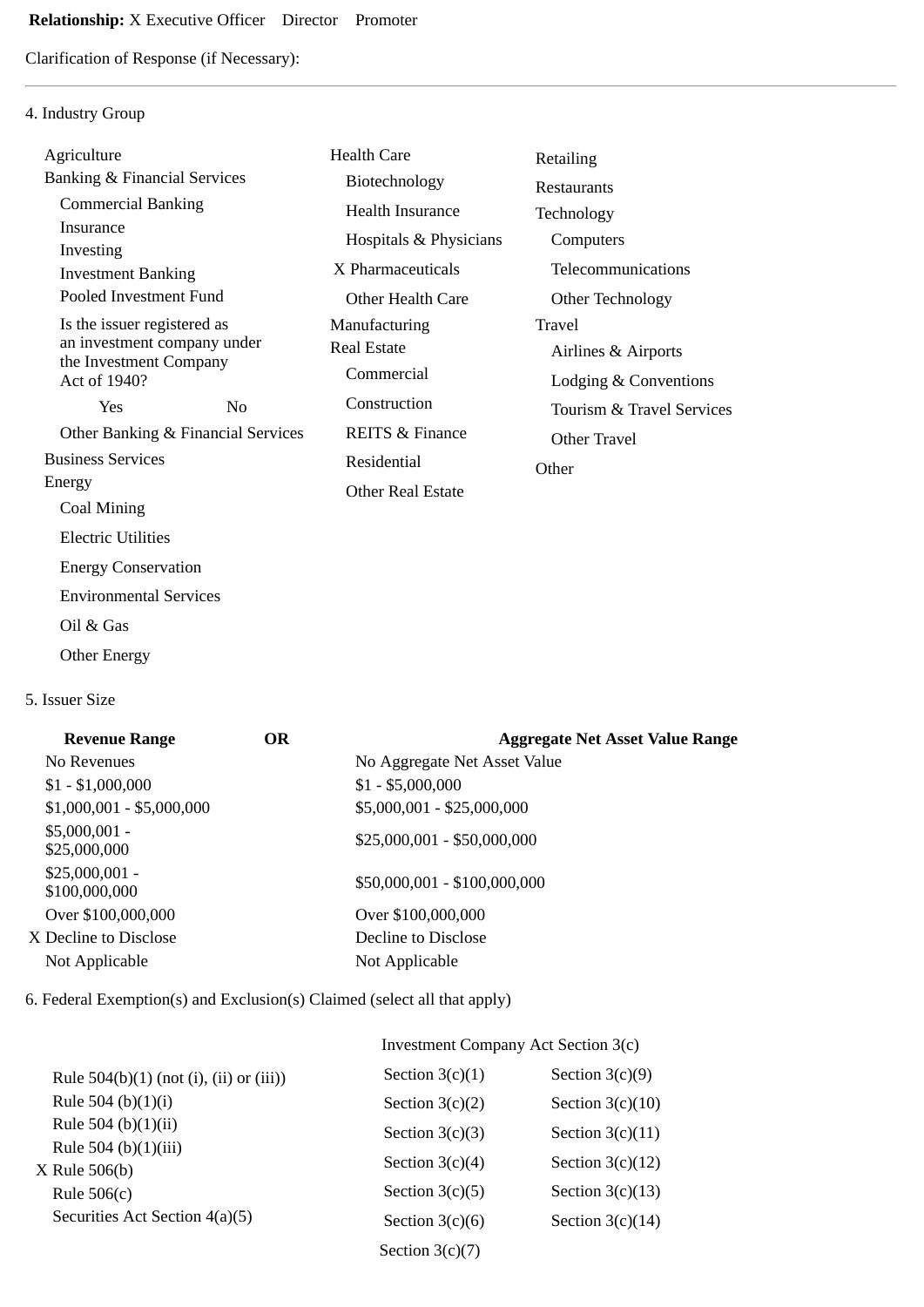| 7. Type of Filing                                                                                                                                                                            |                                                                                                                                  |                    |
|----------------------------------------------------------------------------------------------------------------------------------------------------------------------------------------------|----------------------------------------------------------------------------------------------------------------------------------|--------------------|
| X New Notice Date of First Sale 2020-06-12<br>First Sale Yet to Occur<br>Amendment                                                                                                           |                                                                                                                                  |                    |
| 8. Duration of Offering                                                                                                                                                                      |                                                                                                                                  |                    |
| Does the Issuer intend this offering to last more than one year?                                                                                                                             | Yes X No                                                                                                                         |                    |
| 9. Type(s) of Securities Offered (select all that apply)                                                                                                                                     |                                                                                                                                  |                    |
| X Equity<br>Debt<br>Option, Warrant or Other Right to Acquire Another Security<br>$X \cong X$ Security to be Acquired Upon Exercise of Option, Warrant or<br>Other Right to Acquire Security | Pooled Investment Fund Interests<br><b>Tenant-in-Common Securities</b><br><b>Mineral Property Securities</b><br>Other (describe) |                    |
| 10. Business Combination Transaction                                                                                                                                                         |                                                                                                                                  |                    |
| Is this offering being made in connection with a business combination transaction, such<br>as a merger, acquisition or exchange offer?                                                       | Yes X No                                                                                                                         |                    |
| Clarification of Response (if Necessary):                                                                                                                                                    |                                                                                                                                  |                    |
| 11. Minimum Investment                                                                                                                                                                       |                                                                                                                                  |                    |
| Minimum investment accepted from any outside investor \$0 USD                                                                                                                                |                                                                                                                                  |                    |
| 12. Sales Compensation                                                                                                                                                                       |                                                                                                                                  |                    |
| Recipient                                                                                                                                                                                    | Recipient CRD Number X None                                                                                                      |                    |
| (Associated) Broker or Dealer X None                                                                                                                                                         | (Associated) Broker or Dealer CRD<br>X None<br>Number                                                                            |                    |
| <b>Street Address 1</b>                                                                                                                                                                      | <b>Street Address 2</b>                                                                                                          |                    |
| City                                                                                                                                                                                         | State/Province/Country                                                                                                           | ZIP/Postal<br>Code |
| State(s) of Solicitation (select all that apply)<br>All<br>Check "All States" or check individual<br><b>States</b><br><b>States</b>                                                          | Foreign/non-US                                                                                                                   |                    |
| 13. Offering and Sales Amounts                                                                                                                                                               |                                                                                                                                  |                    |
| Indefinite<br><b>Total Offering Amount</b><br>\$590,000 USD or<br><b>Total Amount Sold</b><br>\$590,000 USD<br><b>Total Remaining to be Sold</b><br>Indefinite<br>\$0 USD or                 |                                                                                                                                  |                    |
| Clarification of Response (if Necessary):                                                                                                                                                    |                                                                                                                                  |                    |
| 14. Investors                                                                                                                                                                                |                                                                                                                                  |                    |

Select if securities in the offering have been or may be sold to persons who do not qualify as accredited investors, and enter the number of such non-accredited investors who already have invested in the offering. Regardless of whether securities in the offering have been or may be sold to persons who do not qualify as accredited investors, enter the total number of investors who already have invested in the offering:

# $\sqrt{1}$

#### 15. Sales Commissions & Finder's Fees Expenses

Provide separately the amounts of sales commissions and finders fees expenses, if any. If the amount of an expenditure is not known, provide an estimate and check the box next to the amount.

| <b>Sales Commissions</b> | \$0 USD Estimate |  |
|--------------------------|------------------|--|
| Finders' Fees            | \$0 USD Estimate |  |